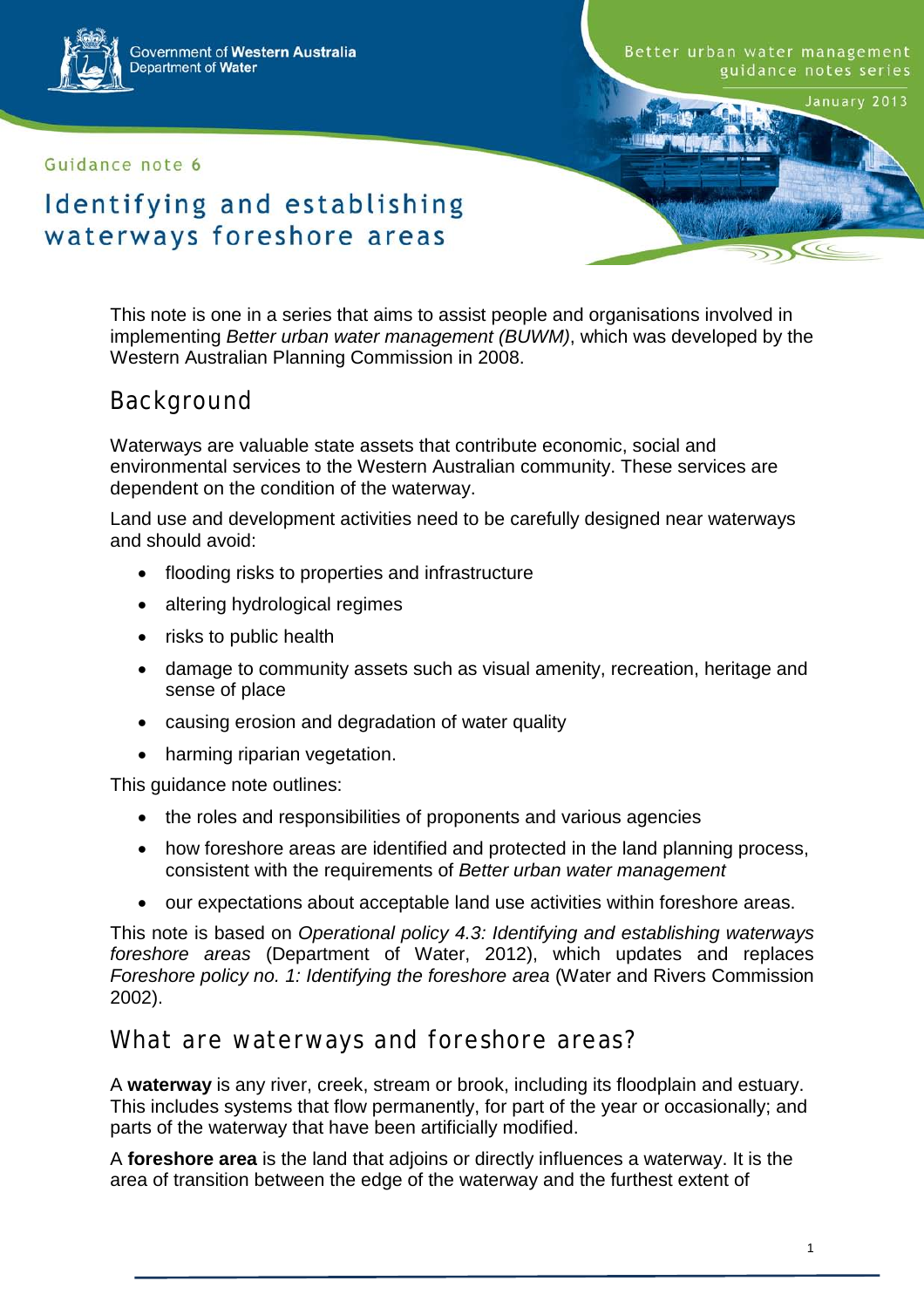riparian vegetation, the floodplain and riverine landforms. It may also be a negotiated area endorsed by the Department of Water.

An appropriate foreshore area is designed to:

- maintain or improve the functions, services and biological and physical features of the waterway
- enable future restoration when restoration is recommended for degraded waterways. This may include restoring meanders in a straightened waterway.
- allow compatible land uses and related development activities to occur.

## Why are foreshore areas identified?

Waterways foreshore areas are protected and maintained because they provide important environmental, social and economic services.

The environmental services of waterways and their foreshore areas include protection from flooding, reduction of erosion and sedimentation, maintenance of river courses, improvements to water quality, drainage of the land in the catchment and maintenance of healthy terrestrial and aquatic ecosystems and biodiversity.

Waterways and their foreshore areas are important to people for reasons including provision of water supplies, recreation, amenity, Aboriginal and cultural heritage and sense of place. They also contribute significantly to the economy of Western Australia.

## When should wetlands be included in a foreshore area?

The Department of Environment and Conservation has overall responsibility for wetland conservation, including matters such as the management and protection of wetlands and their buffer areas. Wetlands that are adjacent to waterways or hydrologically connected to waterways may be included in a waterway foreshore area where this is supported by the Department of Environment and Conservation. These wetlands may be important to the functioning of the waterway and the foreshore area, for example, by retaining and slowing water during floods.

Wetlands are defined as areas of seasonally, intermittently or permanently waterlogged or inundated land, whether natural or otherwise, such as lakes, swamps, marshes, springs, and damplands. Excluded from this definition are waterways such as rivers, creeks, streams or brooks and their floodplains and estuaries.

The Department of Environment and Conservation's wetland datasets provide wetland mapping and information for some parts of Western Australia, including the Swan Coastal Plain and, to date, parts of the South West, South Coast, Mid West and Wheatbelt. Two wetland types shown in some of the wetland datasets – 'floodplain' and 'estuary peripheral' – are by definition part of waterways and should always be incorporated into the foreshore area. The 'floodplain' and 'estuary peripheral' geomorphic types are the responsibility of the Department of Water. Both agencies work together to maintain these datasets.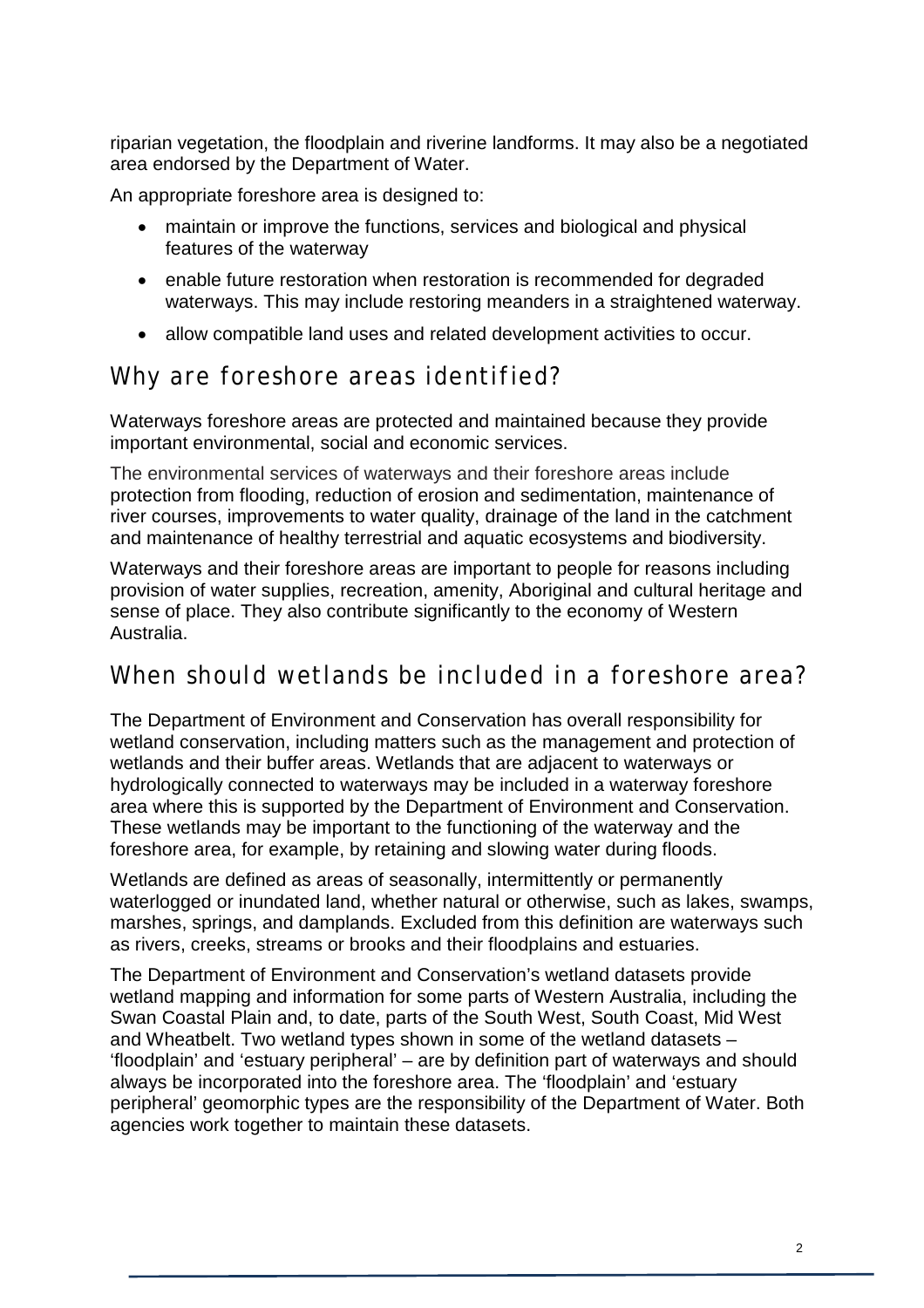# Roles and responsibilities

#### **Planning authorities**

Foreshore areas are considered at all stages of land planning and are established by planning authorities when planning approval is required near waterways in accordance with the provisions of the *Planning and Development Act 2005*. For instance, when there will be changes to the existing land use, subdivision, or development where a development application is required.

Depending on the nature of the proposal, the relevant planning authority may be the Minister for Planning, the Western Australian Planning Commission, a local government, redevelopment authority or development assessment panel.

#### **Administrators of other approval processes**

Foreshore areas may also be identified and protected by approval processes administered by other government agencies. For instance environmental impact assessments or processes to assess applications for native vegetation clearing permits, works approvals on prescribed premises, pastoral diversification and other permits on crown land, or development approvals in the Swan River Trust's Development Control Area. Decisions made under these processes may influence decisions made in the land planning process.

#### **Department of Water**

The Department of Water provides expertise and advice to planning authorities and the administrators of other approval processes so that the appropriate level of protection is given to waterways. This includes providing advice about foreshore areas, assessing the proposed boundaries of foreshore areas and making recommendations for appropriate land uses and activities within foreshore areas.

#### **Swan River Trust**

The Swan River Trust is responsible for protecting and improving the ecological and community benefits and amenity of the Swan Canning Riverpark. The trust provides advice and assistance to planning authorities so that land is reserved for protection and future acquisition of river foreshores in the Riverpark. The trust also controls activities and land development in its development control area, which includes the waters of the Swan and Canning rivers and the adjoining parks and recreation reserves.

#### **Proponents**

The proponent is responsible for identifying the foreshore area, preparing the relevant water management report, and making commitments to protect or maintain the waterway as part of land planning and other approval processes. In the land planning process, the proponent is the initiator of the planning proposal. Depending on the stage of land planning, this may be the state government, redevelopment authority, local government or developer. For other approval processes, the proponent is the initiator of the application or development proposal.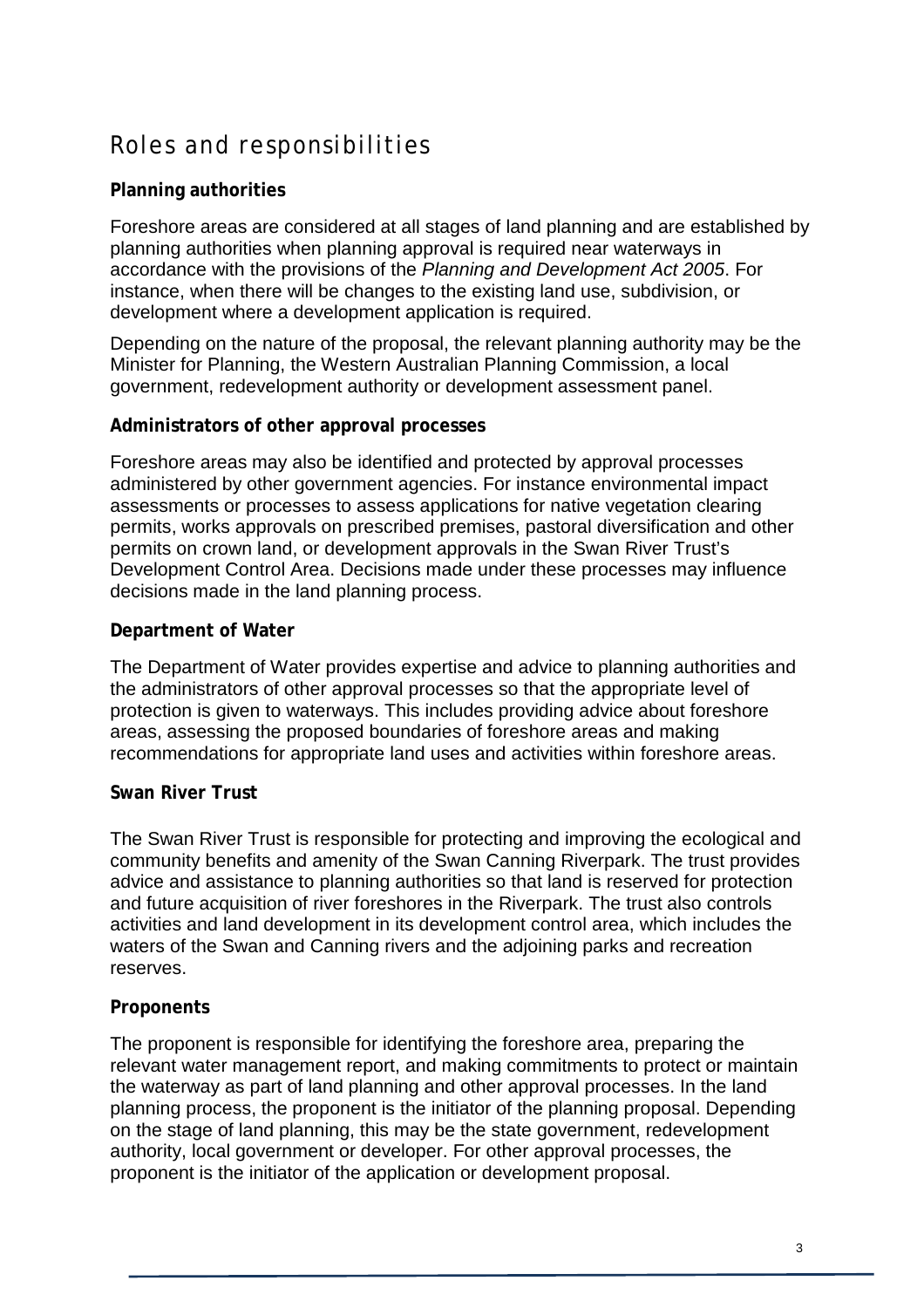## Foreshore areas in the land planning process, consistent with *Better urban water management*

Foreshore areas are considered at all stages of land planning. This ensures that the higher stages of land planning guide informed decisions about foreshore areas at subsequent planning stages.

The information about foreshore areas is contained in the relevant water management report (such as a regional, district or local water management strategy or urban water management plan) and is reflected in the relevant land planning tool.

Further details about the person or agency responsible for preparing and approving these plans are provided in *Better urban water management* (Western Australian Planning Commission 2008).

At the regional and district stage of land planning, indicative foreshore area boundaries are required to guide more detailed investigation and planning at later stages of the planning process. Exact foreshore area boundaries are identified at the local planning stage, unless there are high risk (such as potentially polluting) land uses, significant site constraints or unless detailed district structure planning is being undertaken. In these circumstances, either refinement or finalisation may be expected at the district planning stage.

Further information about the requirements for considering, identifying and protecting foreshore areas at each of the stages of land planning is provided in Appendix A of *Operational policy: Identifying and establishing waterways foreshore areas* (Department of Water in preparation). This is an important part of the policy because it explains the department's expectations in more detail.

#### **Protection of foreshore areas in the land planning process**

Foreshore areas are protected by foreshore reserves, public open space that includes a foreshore area, conservation covenants, restrictive covenants or conditions such as fencing or other barriers. These measures are integrated into the planning process to ensure that adequate consideration is given to protection of foreshore areas at each stage of land planning.

The approach to protecting foreshore areas will depend on the planning proposal, the values and condition of the waterway, and threats to it.

## How are foreshore areas identified in the land planning process?

The process for identifying a foreshore area is outlined in the *Operational policy 4.3: Identifying and establishing waterways foreshore areas* (Department of Water 2012).

Further guidance on how to identify a foreshore area will be provided in the *Guidelines for identifying and establishing waterways foreshore areas* (Department of Water in preparation). Until these guidelines are finalised, the existing guidelines, *Determining foreshore reserves* (Water and Rivers Commission 2001) can be used.

In accordance with *Operational policy 4.3: Identifying and establishing waterways foreshore areas,* the first step should be to advise the regional office of the Department of Water and relevant local government about the proposed foreshore